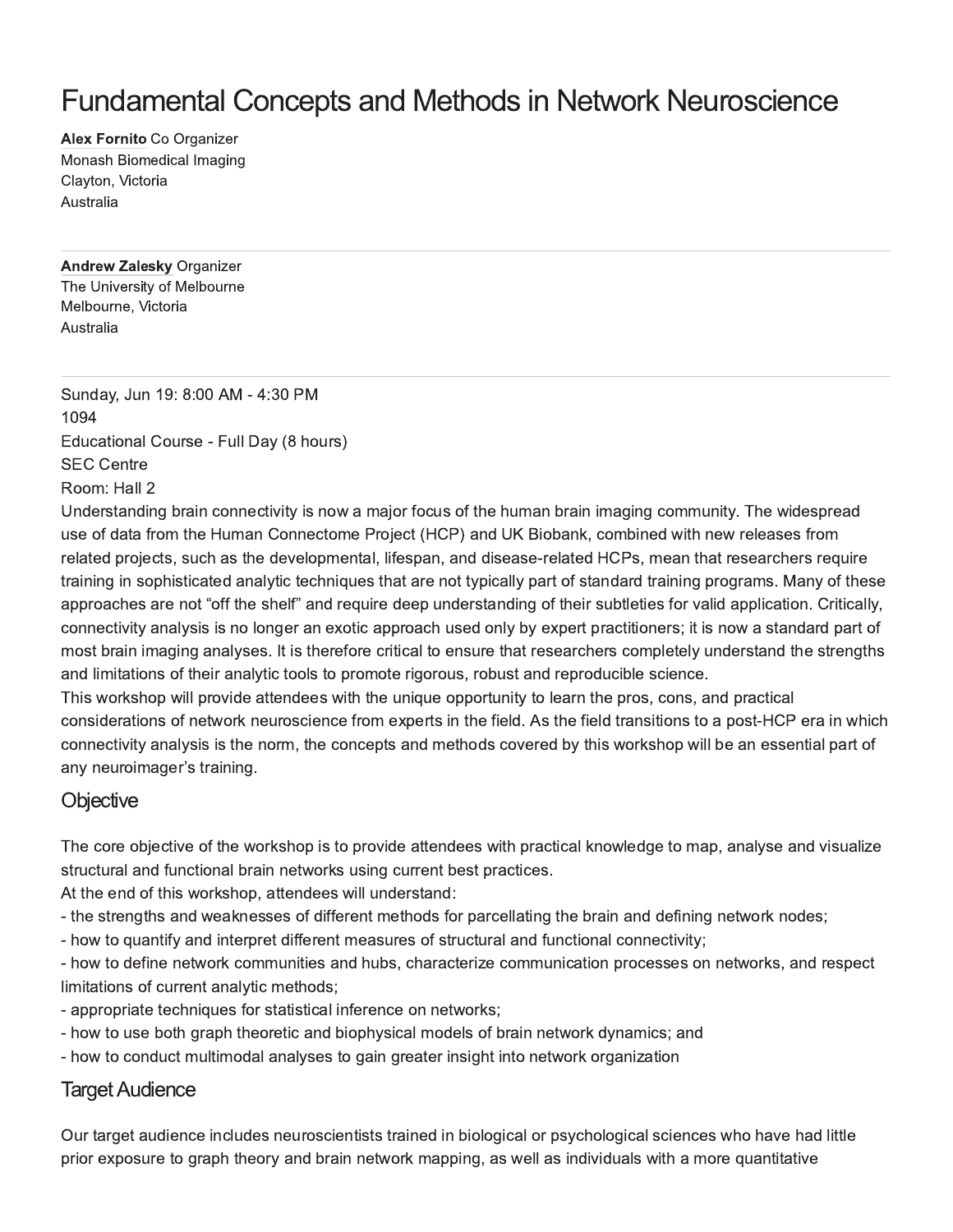background who have knowledge of the area and are interested in how graph theory can be applied to characterize neural networks. The breadth of topics covered in the workshop means that it is suitable for people with varying levels of experience.

# **Presentations**

## **Basic concepts of network neuroscience**

Nervous systems are complex, interconnected networks showing elaborate organization over multiple spatial and temporal scales. A diverse array of imaging techniques is available for interrogating different aspects of neural structure and dynamics at each scale. Integrating information from these diverse datasets and measurement techniques is a major challenge for modern neuroscience and is an essential step towards developing coherent models of brain function. Network neuroscience provides a unified, common language for making sense of such diverse data because it renders the measured system in its most abstract form: a network of nodes connected by edges. Nodes represent processing elements of the system, and cou Id correspond to eel Is, eel I populations, or macroscale brain regions. Edges represent some measure of structural or functional interaction between nodes, regardless of the spatial or temporal scale at which that interaction occurs. Abstracting the system in this way not only provides a common way of representing different nervous systems, but it also offers a rich repertoire of tools and measures from graph theory and network science that can be used to understand different aspects of network organization and dynamics. In this talk, I will explain some of the fundamental concepts of network neuroscience, discuss different approaches to building graph models of brain networks, and outline some of the key considerations that must be made to ensure valid interpretation of analysis results. An understanding of these issues provides a necessary foundation for the use of more advanced topics covered throughout the workshop.

#### Presenter

Alex Fornito, Monash Biomedical Imaging Clayton, Victoria Australia

## Defining network nodes: how to best represent the brain?

At functional MRI measurement resolution, it is possible to apply network neuroscience methods to study functional connectivity patterns between every possible pair of voxels. However, the voxel unit is meaningless in relation to neuroanatomy, and the resulting 'dense connectomes' are computationally demanding and challenging to interpret. Therefore, it is common to study functional connectivity using a lower-rank representation of the brain as a set of functional nodes. A node consists of a group of voxels that can together be considered as one functionally homogeneous unit and represented by a single timeseries. Many different representational approaches for node definition are available, and the choice of method has important implications for network neuroscience results and interpretation that are rarely explicitly stated or even considered. This talk provides a critical overview of different node definition methods such as hard parcellations (functional vs anatomical atlases), weighted parcellations, and gradients. A key focus of this talk is to clearly lay out the challenges and trade-offs involved in node definition. Considerations such as within-subject and between-subject variability, functional heterogeneity and multiplicity, representational ambiguity, and dimensionality will be discussed. OHBM's Audience Response System will be used to engage the audience in a discussion on how one should decide the best representation of the brain for a specific research question.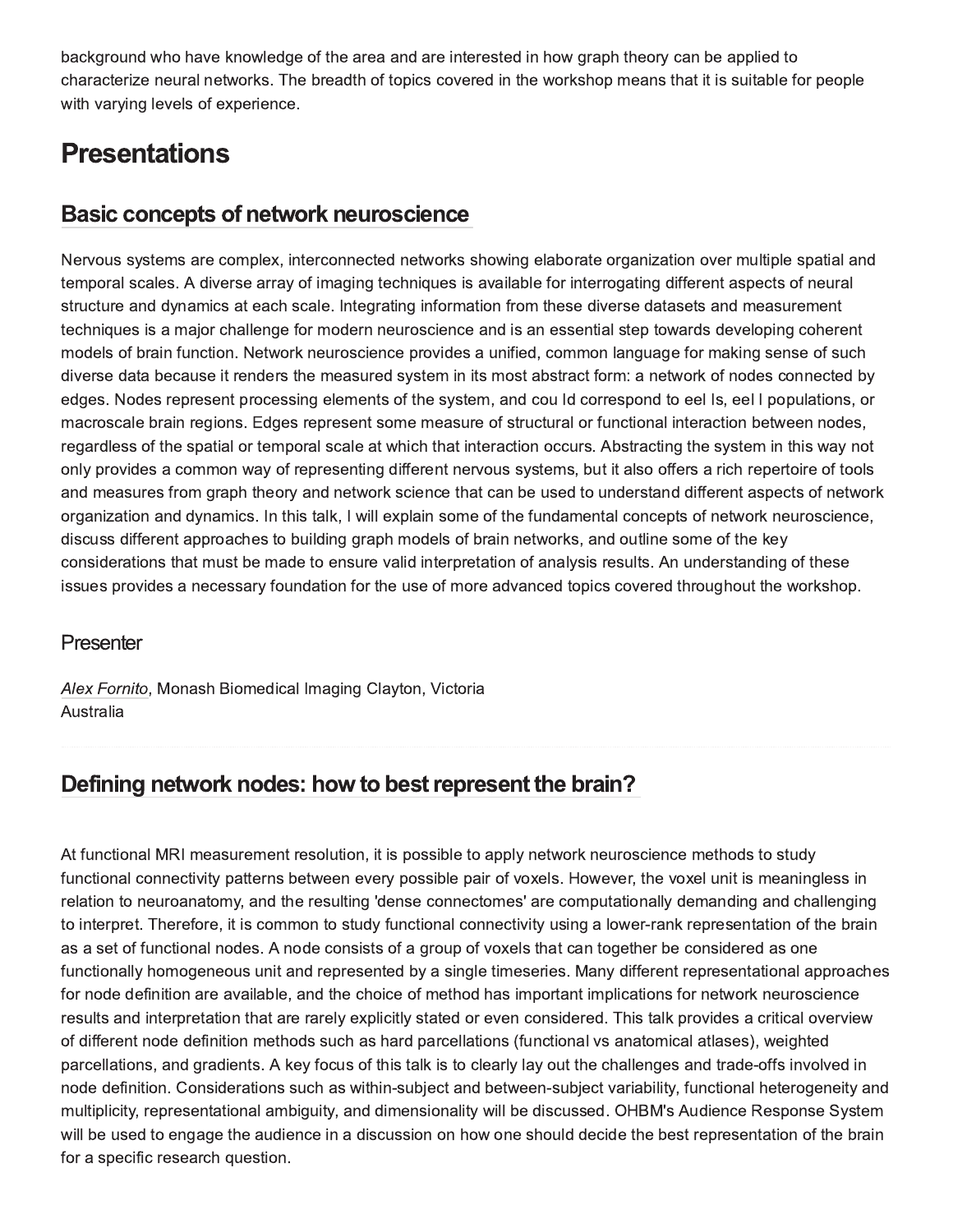#### Presenter

Janine Bijsterbosch, Washington University in St Louis **School of Medicine** Saint Louis, MO **United States** 

### **Functional connectivity methods and measures**

This lecture wil I introduce the concept of functional connectivity to describe coordinated activity in different brain areas. There are a number of ways that functional connectivity can be measured, and each has advantages and disadvantages for a given research question. Metrics such as Pearson correlation, partial correlation, independent component analysis, and coherence will be described and demonstrated. The lecture will begin by focusing on average functional connectivity measurements, then expand to consider methods that capture timevarying aspects of functional connectivity. An overview of the decisions that must be made for whole-brain analysis of functional connectivity (parcellation, overlapping of networks) will be presented as background for the remainder of this educational course. In addition to discussing the mechanics of measuring functional connectivity, this lecture will also examine its interpretation. The role of external inputs (whether residing within the brain or arising from physiological processes or environmental stimuli) will be demonstrated, and mitigation of nuisance variables will be briefly described. An overview of the lingering controversy over global signal regression will be given, highlighting both advantages and disadvantages of the practice. Finally, some considerations for measuring functional connectivity at different scales (from layers to networks) will be presented as an illustration of these concepts.

#### Presenter

Shella Keilholz, Georgia Tech Atlanta, GA **United States** 

# **Quantifying structural connectivity**

Estimation of the macroscopic structural connectome of the brain can be performed using diffusion MRI tractography[1]. While the fundamental principles of this technology are relatively simple, there is a wide array of technical limitations of which any researcher must be aware, and state-of-the-art developments for which uptake is strongly advocated. This session will present a breakdown of the requirements for the robust and quantitative reconstruction of brain structural connectomes in their most fundamental form. While attendees' attention will be drawn to relevant technologies, focus is placed on understanding of the complexities and challenges of structural connectome construction, giving attendees the ability to critically assess the various technologies in the field and accurately contextualise them within the overall reconstruction and quantification framework. Firstly, the problem of structural connectome construction is decomposed to the challenge of quantifying some measure of white matter structural connectivity between two grey matter regions of interest; construction of the full structural connectome is simply the repetition of this process for all possible pairs of grey matter parcels. Following this, the four fundamental requirements for such measurement to be robust and meaningful are presented using the aptlynamed acronym TRAQ: Trajectories; Reconstruction density; Attribution; Quantification (summary details below). Each of these presents an opportunity for audience engagement to assess knowledge of existing software tools/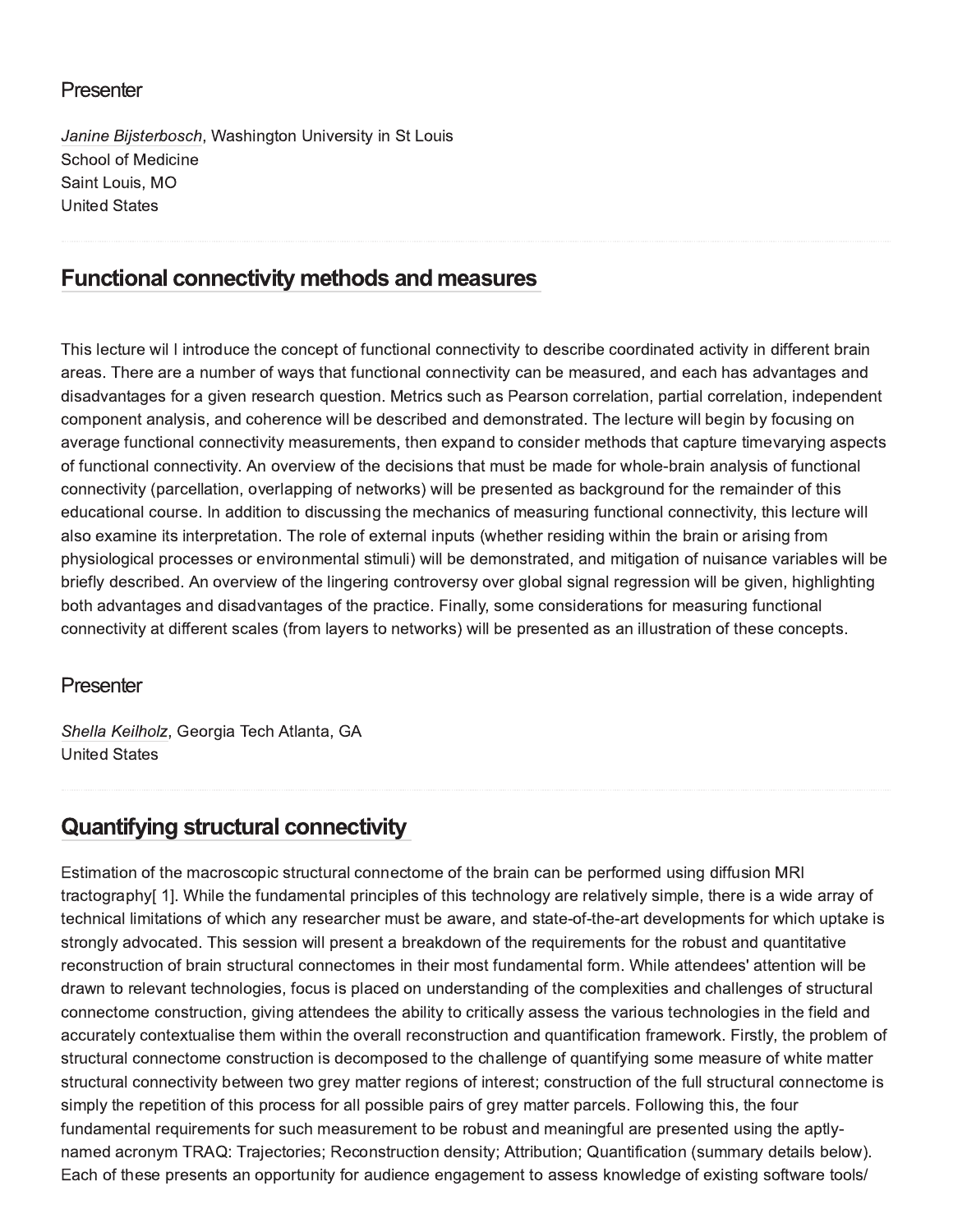models/ methods and to challenge pre-conceptions or heuristics. 1. The trajectories of estimated white matter connections must be faithfu I with respect to the underlying fibre bundles. Satisfying this requirement is typically broken into two parts: an appropriate mathematical model must be applied to the diffusion MRI signal in order to estimate local fibre orientations in each image voxel[2,3]; a tractography algorithm is responsible for reconstructing macroscale white matter fibre pathways based on these local fibre orientation estimates[4]. 2. The reconstruction density of the tractogram must be sufficient to adequately mitigate the intrinsic variance of the reconstruction process[5,6]. 3. The attribution of reconstructed trajectories to particular constituent parts of the network must be robust and reflective of the underlying biology. While oft overlooked, the algorithmic mechanism by which individual streamlines are assigned to those parcels constituting the nodes of the brain network can be ill-defined, and may have severe consequences for analyses if not performed in an appropriate manner[?]. This should be addressed both during tractography itself, by constraining the reconstruction according to the underlying biology[8], as well as during connectome construction[9]. 4. The quantitative value ascribed to each connection within the network must have some biological relevance. It is well known (and regularly wilfully overlooked) in the field of diffusion MRI that streamlines count cannot be used as a quantitative measure of end-to-end connection density[10]. To circumvent this, many instead sample the value of some quantitative measure within the spatial extent of each pathway; this however inherits the limitations of whichever underlying measure is used (e.g. the Fractional Anisotropy (FA) of the diffusion tensor model[2]). A new class of "semi-global" tractogram processing methods has emerged in recent years, which directly address the underlying source of the non-quantitative nature of classical streamlines tractography, thus providing quantitative estimates of connection density in a computationally feasible timeframe[11-14]. In some contexts it is also necessary to ensure that the derived quantitative metric be directly comparable between subjects, which in some instances requires explicit consideration[15]. Construction of brain networks using diffusion MRI tractography depends on a very large number of algorithmic processing steps, for almost none of which there is a consensus among experts in the field. This session will familiarise attendees with the demands of such analyses in their most fundamental, rudimentary form, thus improving awareness and enabling critical assessment of the software tools available. References [1] Hagmann, P.; Cammoun, L.; Gigandet, X.; Meuli, R.; Honey, C. J.; Wedeen, V. J. & Sporns, O. Mapping the Structural Core of Human Cerebral Cortex. PLoS Biology, Public Library of Science, 2008, 6, e159 [2] Tournier, J.-D.; Mori, S. & Leemans, A. Diffusion tensor imaging and beyond. Magnetic Resonance in Medicine, Wiley Subscription Services, Inc., A Wiley Company, 2011b, 65, 1532-1556 [3] Jeurissen, B.; Leemans, A.; Tournier, J.; Jones, D. K.; Sijbers, J. Investigating the prevalence of complex fiber configurations in white matter tissue with diffusion magnetic resonance imaging. Hum. Brain Mapp, 201

#### Presenter

Robert Smith, The University of Melbourne Melbourne, Victoria Australia

## **Connectome Thresholding, Inference and Null Networks**

Once a brain network is mapped, before further analyses can be undertaken, researchers must make decisions about: how to perform network thresholding, if at all; what kind of methods to use for network inference tasks, such as testing for group differences; and, how to best benchmark graph-theoretic measures based on null networks. This session aims to provide attendees with knowledge to make informed decisions about these important methodological choices in connectome analysis. The session will begin with an introduction to network thresholding, primarily focussing on commonly used density and weight-based methodologies, but also introducing local thresholding methods, such as the disparity filter. Next, attendees will be introduced to the utility of null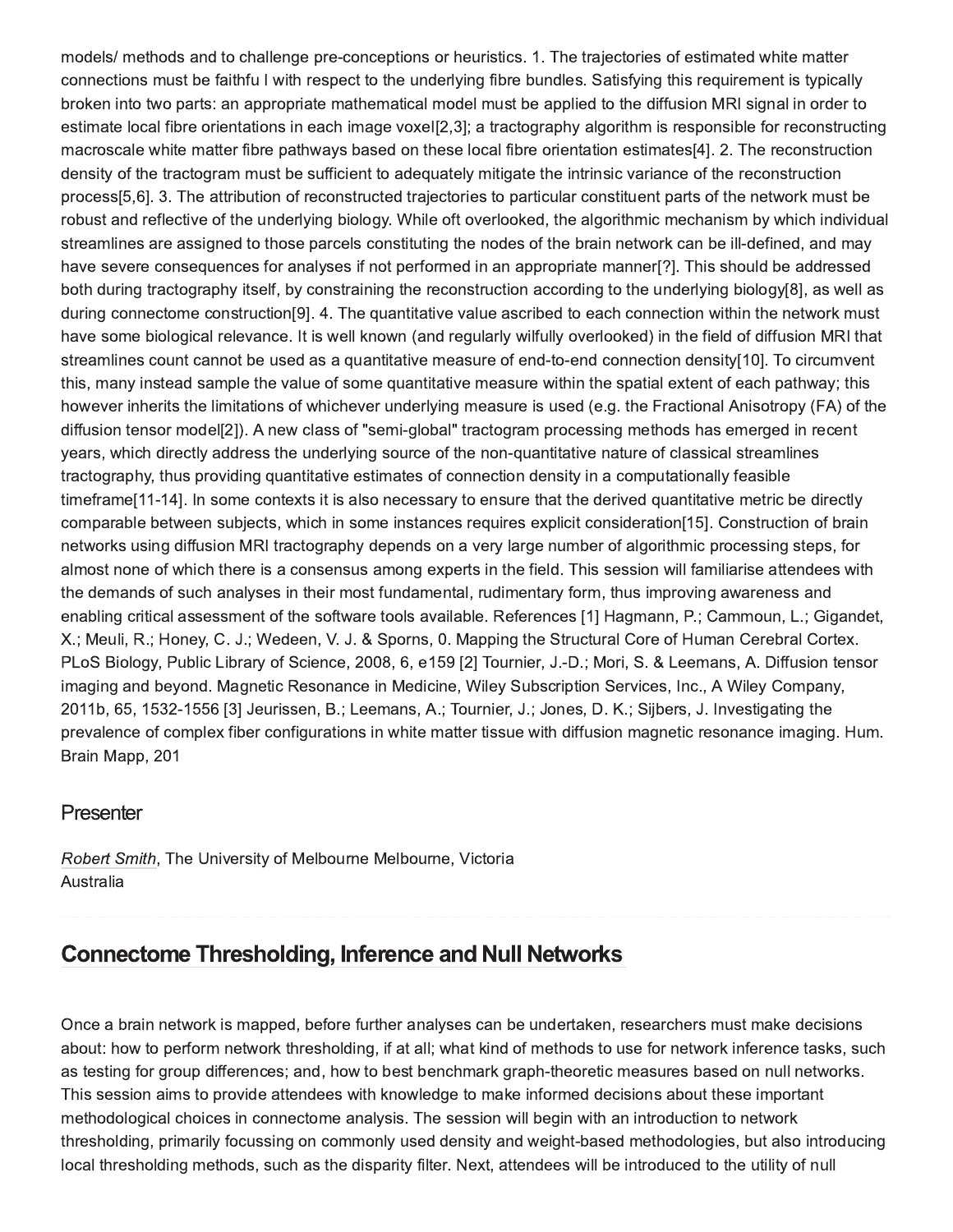networks in determining whether a connectome's topological organization is more ordered than expected due to chance. The Maslov-Sneppen algorithm will be introduced and the important relationship between geometry and topology will be considered. The last topic of the session is connectome inference. Attendees will be introduced to various statistical tools for performing inference at the level of connections, nodes and whole connectomes. Time permitting, a live demonstration of one of these tools will be provided. At the completion of the session, attendees will have relevant knowledge, and know where to locate resources, to threshold, benchmark and perform statistical inference on connectomes.

#### Presenter

Andrew Zalesky, The University of Melbourne Melbourne, Victoria Australia

## Spreading and influence in networks

A central question for connectomics is how the topology of brain networks supports neural signalling and interregional communication. The efficiency and integrative capacity of brain networks is commonly estimated in terms of shortest path length, which assumes that optimally short paths are exclusively selected for communication. In contrast to shortest paths, alternative models conceptualize neural signaling as a structurally-guided diffusive process. Altogether, these models can be thought of as forming a spectrum, depending on how much knowledge or information is imparted on the system. When neural elements have perfect knowledge of the global topology, they may take advantage of the shortest path architecture, while the absence of such information potentiates random diffusion of neural signals. Interposed between these extremes are a rich set of communicability models that take advantage of path ensembles and allow near-optimal alternative routes. Importantly, the centrality of individual nodes and their capacity to influence the rest of the network strongly depends on the spreading dynamics taking place on the network. By considering spreading dynamics, we create a rich taxonomy of hub types and roles that can be related to cognitive function and dysfunction. During this talk, I will present a conceptual framework for studying communication in structural and functional brain networks. I will focus on guided examples of how these measures should be implemented and interpreted. Each section of the talk will close with an audience quiz. Finally, I will give an overview of how these models can be applied to study cognition, development and disease.

#### Presenter

Bratislav Misic, McConnell Brain Imaging Centre Montreal, Quebec Canada

## Modeling the brain as a multilayer network

Brain networks are measured using multiple modalities, are often compared between individuals or groups, are task and state dependent, and evolve over time. Multilayer networks are therefore a natural choice to describe the evolution and interactions between network elements due to their ability to capture the complexity of multimodal, multi-scale, spatiotemporal data sets. In this interactive talk, we will explore different methods for constructing multilayer networks, and as a group, we will map different types of neuroimaging data onto the multilayer framework. Further, I will describe the types of network statistics that can be measured in multilayer networks and discuss the types of questions that neuroscientists can address using multilayer modeling. Finally, I will briefly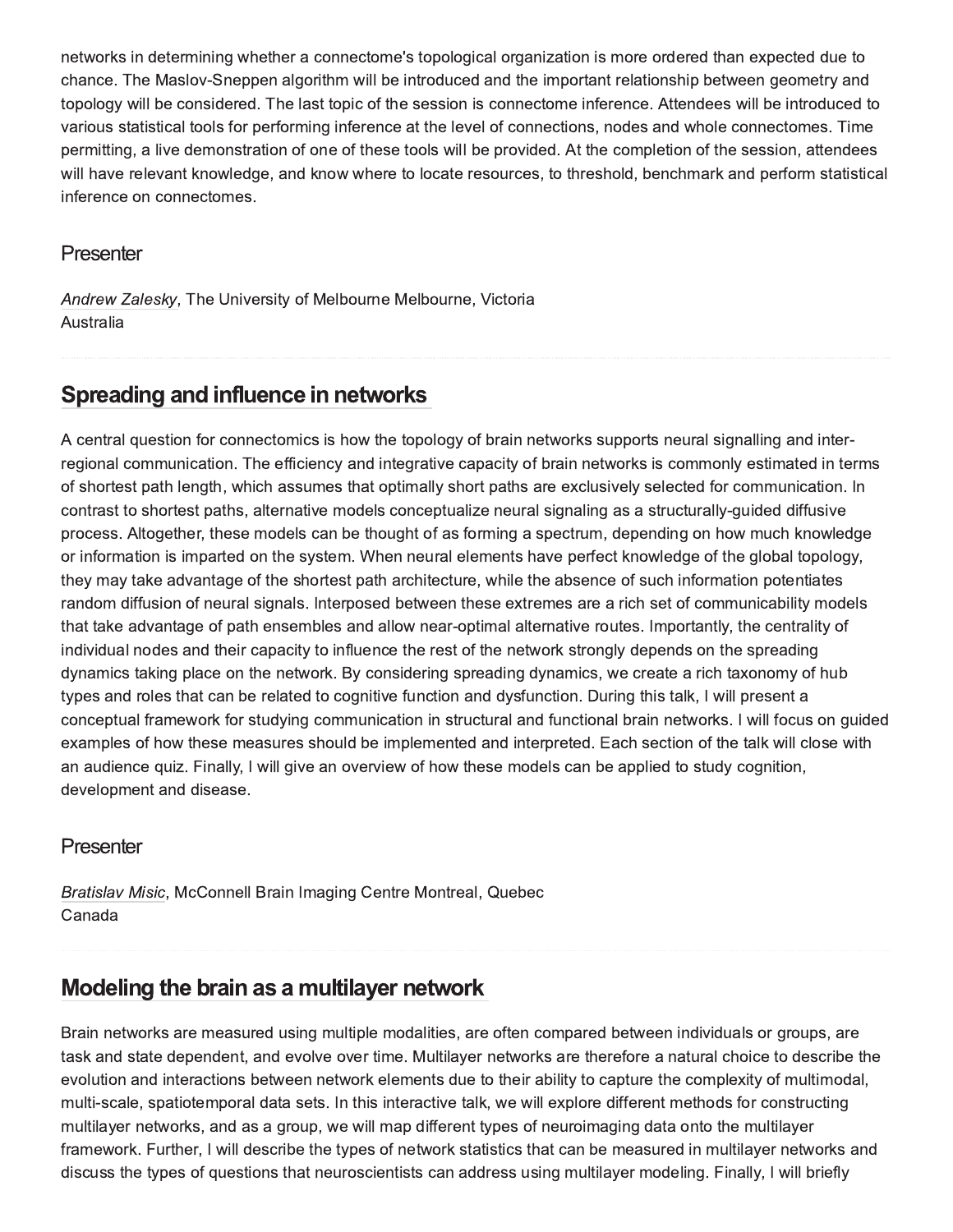present some recent examples of how multilayer network analysis has been used to gain insight into a multitude of different areas including learning, task performance, disease states, structure-function relationships, and brain network evolution. The lecture will close with a list of resources for participants to further explore the field of multilayer brain network modeling.

#### Presenter

Rick Betzel, Indiana University Bloomington, IN **United States** 

# Modelling microscopic and macroscopic brain networks

In this talk we will discuss recent efforts to describe and explain the observed organizational features of brain networks through generative modelling. These models consist of simple rules to determine the probability of a connection between two nodes, which can be iteratively applied to grow synthetic brain networks. First, I will give an overview of the strategy underpinning generative models and growth models of brain networks. This will be illustrated via a number of examples, including the C. elegans and the Xenopus tadpole nervous systems amongst others. Next, I will give an overview of recent work on generative modelling of human brain networks and will present a longer case study on this topic. It will build on the concepts introduced earlier and will give a more indepth account of common challenges in generative modelling. Finally, I will draw on these two sections of the talk to highlight parallels between macroscopic and microscopic models of brain networks.

### Presenter

Petra Vertes, Cambridge Cambridge, England **United Kingdom** 

# Multi-modal connectomics: combining micro- and macro- connectome data

The human brain comprises a complex network organized across several scales of organization: At the microscale level, the protein fingerprint of a region describes the local molecular architecture, with neurons and their axons, dendrites and synapses forming the fabric for local circuitry. In turn, at the macroscale level, these brain regions are interconnected by long-range white matter connections and functional interconnections forming large-scale anatomical and functional networks. Recent advances have made it possible to combine and integrate these different sources and scales of information at the connectome level. In this talk, we will discuss the field of 'multimodal connectomics', the multidisciplinary field that brings together data from different levels of nervous system organization together to form a better understanding of multi-scale relationships of brain structure, function, and behavior in health and disease. We will talk about the combination and integration of several fields of 'omics' with connectomics, discussing exemplary multiscale neuroscience studies that illustrate the importance of studying cross-scale interactions among the genetic, molecular, cellular, and macroscale levels of brain circuitry and connectivity and behavior. We will discuss in detail available multi-modal datasets and how to combine them with structural and functional MRI connectomics in practice. We will discuss the availability of these datasets, how to use them in the context of MRI, and discuss examples of on line platforms to make a quick start in the field of multi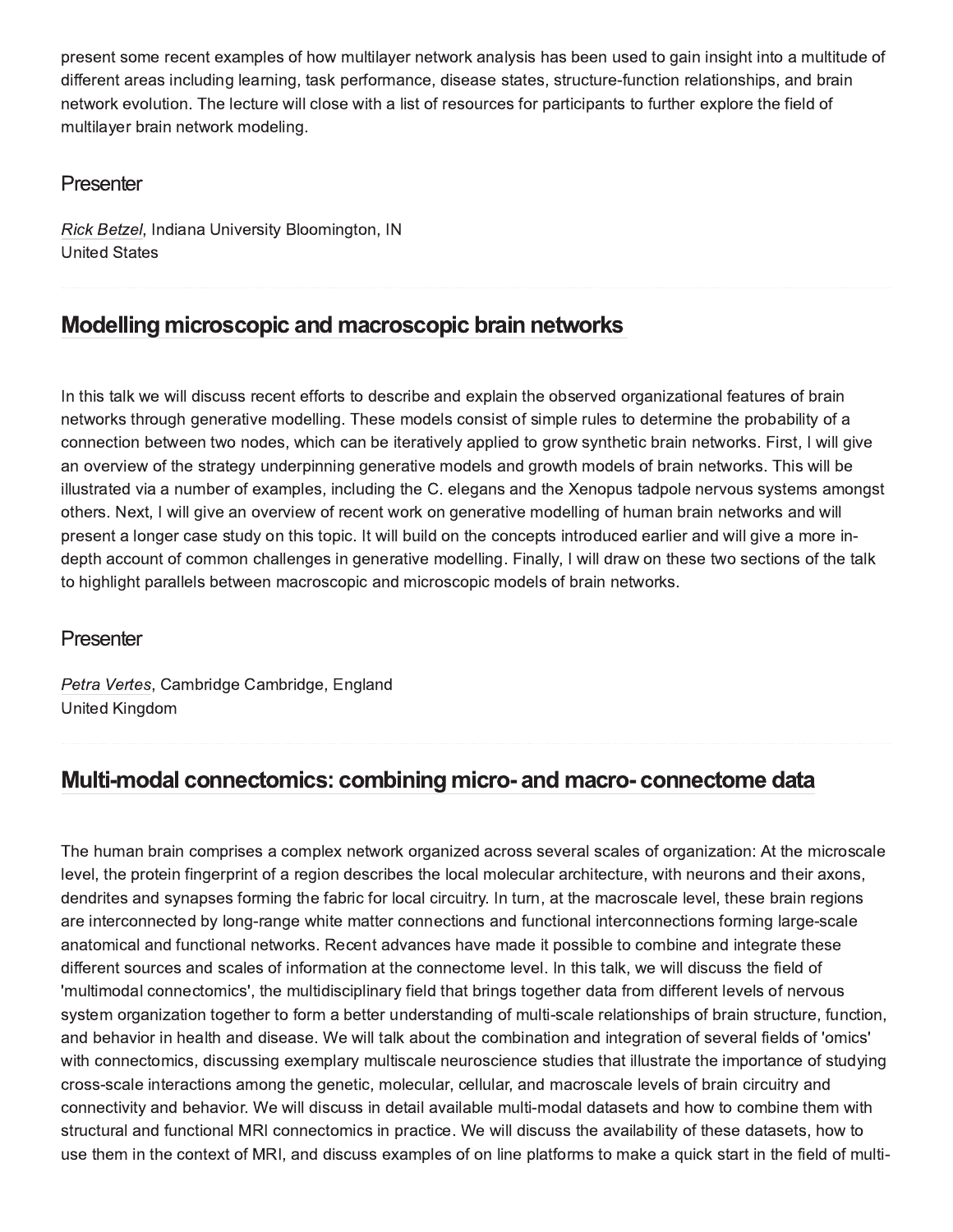modal connectomics. We will discuss the practical challenges, current limitations and future directions of multimodal connectomics.

#### Presenter

Martijn van den Heuvel, Amsterdam University Amsterdam, Amsterdam Netherlands

# The Virtual Brain simulation platform: Inferring principles of network interactions underlying cognition

The challenge in studying the brain as a complex adaptive system is that complexity arises from the interactions of structure and function at different spatiotemporal scales (Deco et al. 2017). Modern neuroimaging can provide exquisite measures of structure and function separately, but misses the fact that the brain complexity emerges from the intersection of the two. Here is where computational modelling of brain networks can help. Models that simulate different combinations of subordinate features of behaviour of a complex system that often can only be measured invasively (e.g. local population dynamics and long-range interactions) identify the combination of features that most likely give rise to emergent behaviour that often is observable noninvasively (e.g. EEG, MEG, fMRI) - and importantly those that are less likely. We can exploit the power of large-scale network models to integrate disparate neuroimaging data sources and evaluate the potential underlying biophysical network mechanisms. This approach is now feasible because of the developments in a whole-brain simulation platform, TheVirtualBrain (TVB). TVB integrates empirical neuroimaging data from different modalities to construct biologically plausible computational models of brain network dynamics. TVB is a generative model wherein biophysical parameters for the level of cell population activity and anatomical connectivity are optimized/fitted so that they generate an individual's observed data in humans (Ritter et al 2013), macaques (Shen et al 2019) or rodents. The inferences about brain dynamics, complexity, and the relation to cognition are thus made at the level of the biophysical features (e.g., balance of excitation and inhibition in a cell population) that generated the observed data (Schirner 2018), rather than particular features of the data (e.g. FC). Through extended simulation, the TVB modeling platform allows for a complete exploration of dynamics that are consistent with a particular empirically-derived neural architecture. This exploration can span the dynamics that have been observed empirically and those that are not observed but are plausible potentials. This potentiality is directly related to complexity, in that complex systems will engender more options in the production of similar behavior, which also imparts more resilience (Tononi et al 1999). Potential configurations, or hidden repertoires (Ritter et al 2013), may also underlie broader concepts of "cognitive reserve" (Stern 2003), which has been used to describe the ability of some persons to maintain high levels of cognitive function in aging and also in the face of damage or disease. Deco G, Kringelbach ML, Jirsa VK, Ritter P (2017) The dynamics of resting fluctuations in the brain: metastability and its dynamical cortical core. Sci Rep 7:3095 Ritter, P., M. Schirner, A. R. McIntosh and V. K. Jirsa (2013). "The virtual brain integrates computational modeling and multimodal neuroimaging." Brain Connect 3(2): 121-145. Schirner M, Rethmeier S, Jirsa VK, McIntosh AR, Ritter P (2015) An automated pipeline for constructing personalized virtual brains from multi modal neuroimaging data. Neuroimage 117:343-57 Schirner M, McIntosh AR, Jirsa V, Deco G, Ritter P (2018) Inferring multi-scale neural mechanisms with brain network modeling. elife 7:e28927 Shen K, Bezgin G, Schirner M, Ritter P, Everling S, McIntosh AR (2019) A macaque connectome for large-scale network simulations in TheVirtualBrain Nature Scientific Data doi.org/10.1101/480905 Stern Y (2003) The concept of cognitive reserve: a catalyst for research. J Clin Exp Neuro 25:589-93 Tononi G, Sporns 0, Edelman GM (1999) Measures of degeneracy and redundancy in biological networks. PNAS 96:3257-3262